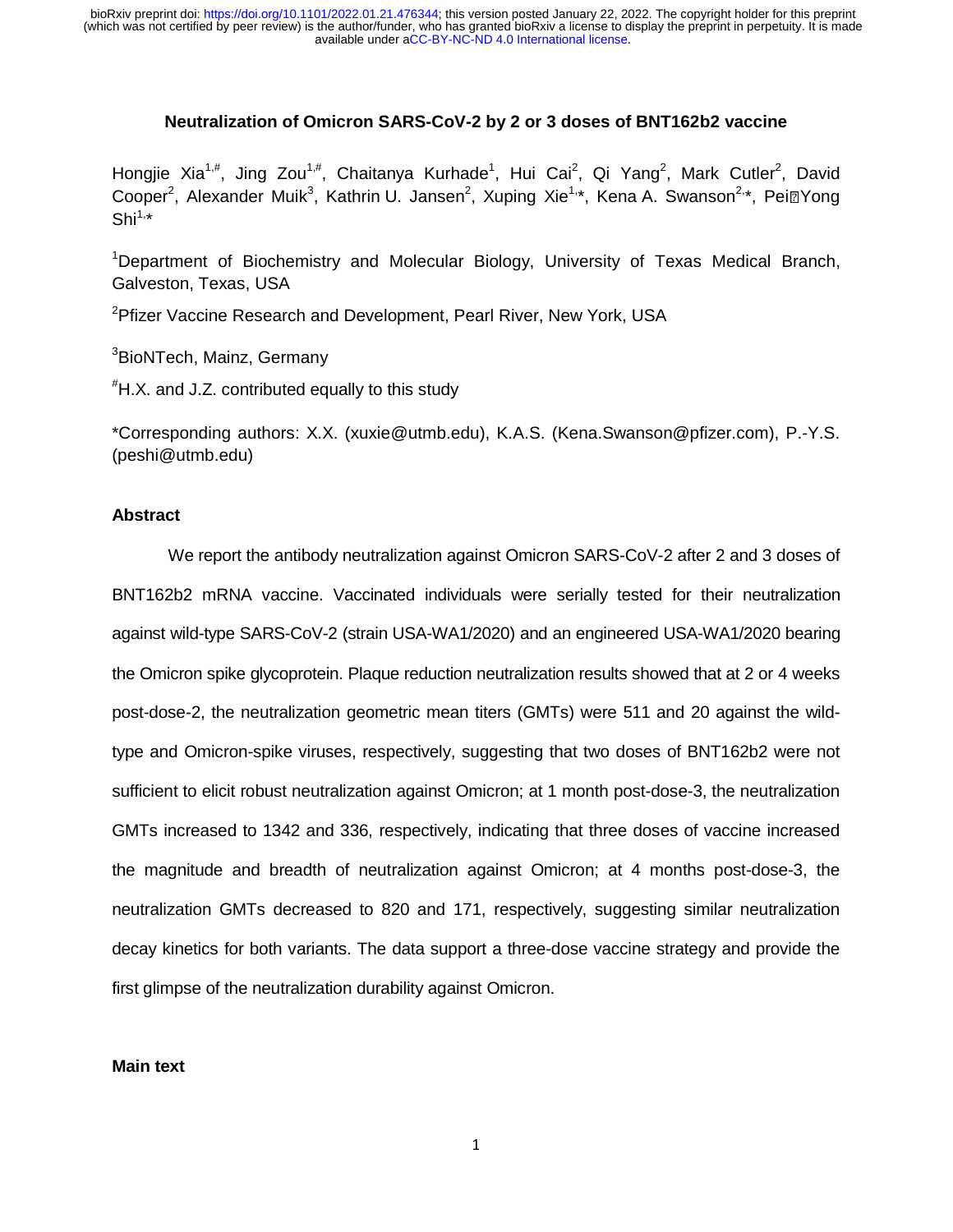Severe acute respiratory syndrome coronavirus 2 (SARS-CoV-2) continues to evolve and generates new variants of concern (VOCs), including Alpha, Beta, Gamma, Delta, and Omicron. Variant mutations, particularly those in the spike glycoprotein, can alter viral transmission, disease severity, therapeutic antibody efficacy, and potentially vaccine effectiveness. The newly emerged Omicron variant (B.1.1.529 lineage) was first detected in South Africa, reported to WHO on November  $24<sup>th</sup>$ , 2021, and designated as a VOC two days later. It is rapidly spreading around the world and causing increased breakthrough infections in previously infected and vaccinated individuals.<sup>1</sup> Laboratory results are urgently needed to examine vaccine-elicited neutralization of the Omicron variant and the duration in which this activity persists.

 BNT162b2, an mRNA vaccine that encodes the prefusion stabilized full spike glycoprotein of SARS-CoV-2 isolate Wuhan-Hu-1, has received regulatory approval and/or authorization around the world including approval for vaccination of people 16 years of age and older and authorization under emergency use provision for immunization of individuals 5-15 years old by the US Food and Drug Administration. We formerly reported that recombinant SARS-CoV-2 bearing spike genes from previous VOCs, variants of interest (VOIs), and variants under monitoring (VUMs) remained susceptible to BNT162b2 vaccine-elicited neutralization. While the Beta variant exhibited the most neutralization reduction among all tested variants, high efficacy against Beta was observed. $2$ 

 To determine the susceptibility of Omicron variant to BNT162b2-elicited neutralization, we engineered the complete Omicron *spike* into the USA-WA1/2020 genetic background (**Fig. S1**). The resulting recombinant Omicron-spike SARS-CoV-2 contained spike mutations A67V, H69-V70 deletion (∆69-70), T95I, G142D, V143-Y145 deletion (∆143-145), N211 deletion (∆211), L212I, L214 insertion EPE (ins214EPE), G339D, S371L, S373P, S375F, K417N, N440K, G446S, S477N, T478K, E484A, Q493R, G496S, Q498R, N501Y, Y505H, T547K, D614G, H655Y, N679K, P681H, N764K, D796Y, N856K, Q954H, N969K, and L981F *(GISAID EPI\_ISL\_6640916)*. The recombinant Omicron-spike SARS-CoV-2 and wild-type USA-WA1/2020 produced infectious titers of greater than 10<sup>7</sup> plaque-forming units per milliliter (PFU/ml). The recombinant viruses were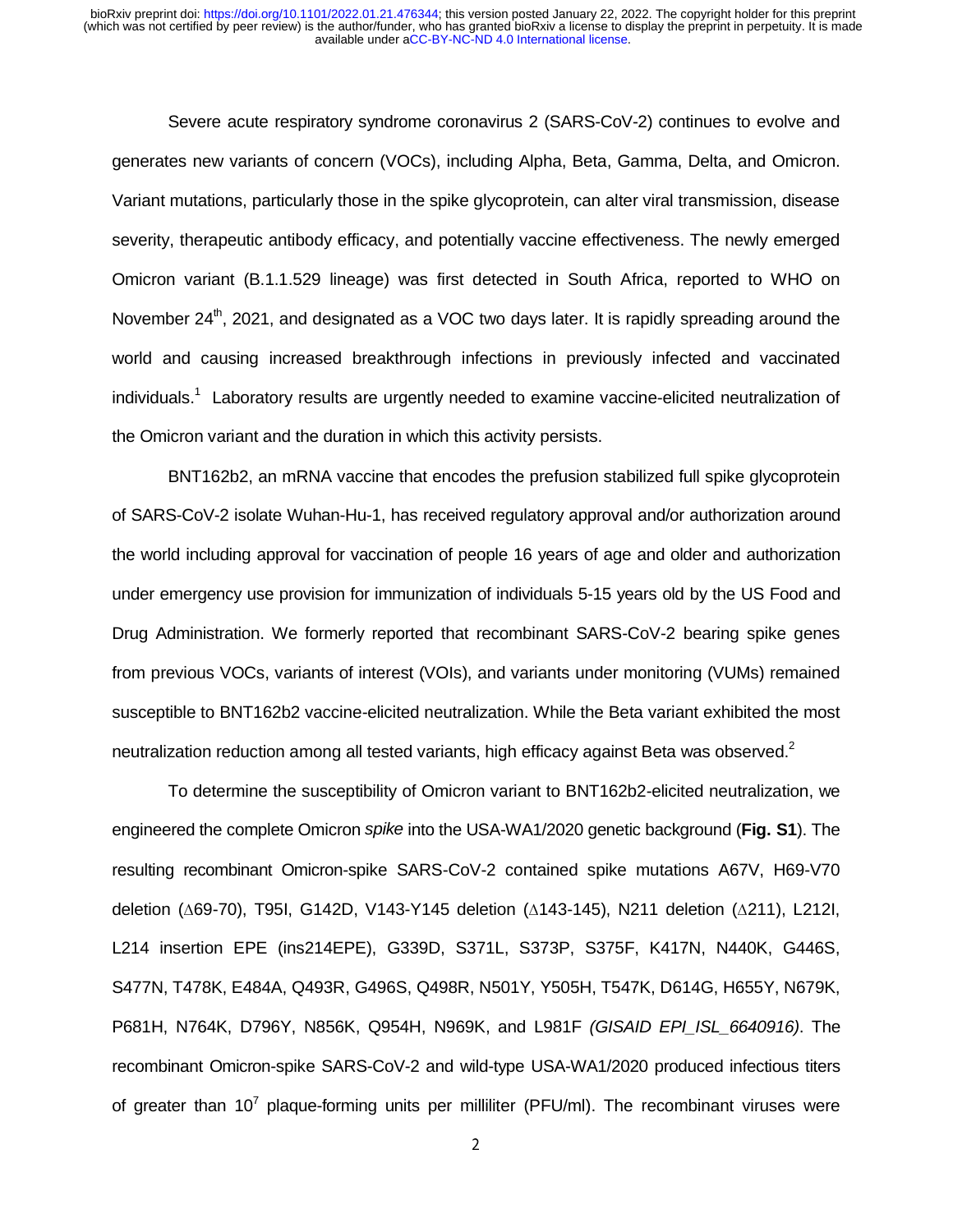sequenced to ensure no undesired mutations. Although Omicron-spike virus formed smaller plaques than the wild-type USA-WA1/2020 (**Fig. S2**), both viruses showed equivalent viral RNA genome/PFU ratios when analyzed on Vero E6 cells (**Fig. S3**), suggesting comparable specific infectivities of the viral stocks.

We determined 50% plaque reduction neutralization titers ( $\text{PRNT}_{50}$ ) against recombinant USA-WA1/2020 and Omicron-spike SARS-CoV-2 using four serum panels from BNT162b2 vaccinated participants of the phase 1 portion of Study C4591001. The first panel contained 20 sera, collected 2 or 4 weeks after the second dose of 30 µg of BNT162b2, which was administered 3 weeks after the first immunization<sup>2</sup> (Fig. S4). These post-dose-2 (PD2) sera neutralized USA-WA1/2020 and Omicron-spike SARS-CoV-2 with geometric mean titers (GMTs) of 511 and 20, respectively. All PD2 sera had neutralization titers of 160 or higher against the wildtype USA-WA1/2020, whereas only 11 of the 20 sera had neutralization titers of 20 (limit of detection) or higher against the Omicron-spike virus (**Fig. 1A**). The second serum panel contained 22 specimens, collected on the day of the third 30 µg BNT162b2 dose which was administered 7.9 to 8.8 months after dose  $2^3$  (Fig. S4). The GMTs against USA-WA1/2020 decreased to 65, while the GMTs against Omicron remained low at 13 (**Fig. 1B**). The third and fourth serum panels were collected 1 and 4 months after the third dose, respectively (**Fig. S4**). The 1-month-postdose-3 (1MPD3) sera neutralized USA-WA1/2020 and Omicron-spike SARS-CoV-2 with GMTs of 1342 and 336, respectively (**Fig. 1C**). The 4-month-post-dose-3 (4MPD3) sera neutralized USA-WA1/2020 and Omicron-spike SARS-CoV-2 with GMTs of 820 and 171, respectively; all the 4MPD3 sera neutralized Omicron-spike virus at titers of 28 or higher (**Fig. 1D**). **Figure S5** summarizes the PRNT $_{50}$  curves for individual subjects. Collectively, the data support three conclusions. First, at 2 or 4 weeks PD2, the neutralization GMT against Omicron-spike SARS-CoV-2 was 25.6 times lower than that against USA-WA1/2020 and in a similar range of reduction noted in some preliminary and peer reviewed reports.<sup>4</sup> Differences in Omicron neutralization reduction compared to wild-type USA-WA1/2020 across studies are likely attributed to different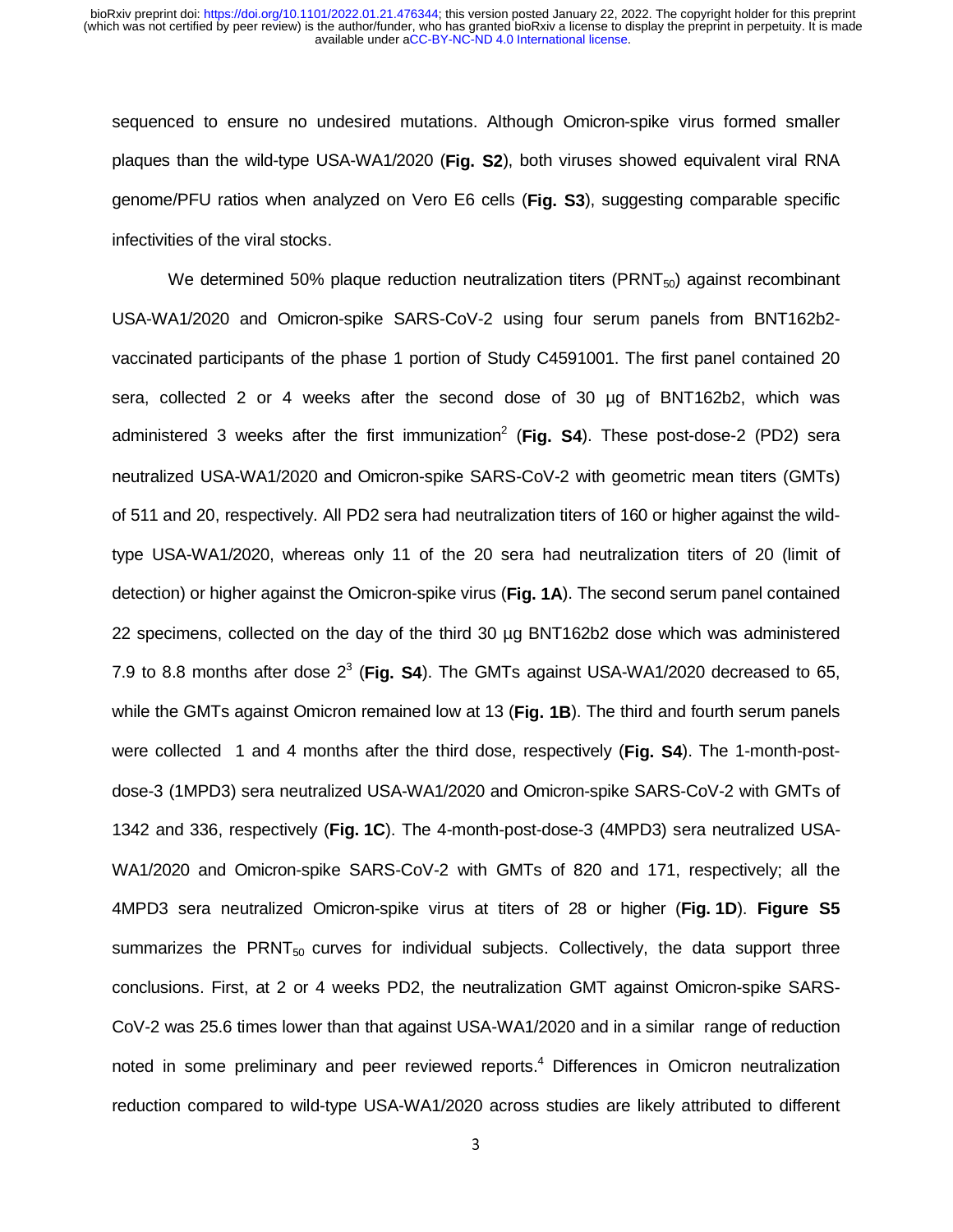serum samples, time of sampling, assay formats and assay protocols, but nonetheless support a substantial decrease in neutralization activity against Omicron after two doses of BNT162b2. Second, by 1-month PD3, neutralization GMTs against wild-type USA-WA1/2020 and Omicronspike virus increased by 2.6 and 16.8 times, respectively, when compared to the corresponding GMTs by 2 to 4 weeks PD2. Thus, after dose 3, the increase of neutralization GMTs against the Omicron virus was 6.5 times higher than that against USA-WA1/2020. This result agrees with our recent findings that a third dose of BNT162b2 increased the magnitude and breadth of neutralization against Delta and Beta variants. $3$  Third, from 1 to 4 months PD3, neutralization GMTs against USA-WA1/2020 and Omicron decreased by 1.6 and 2 times, respectively, suggesting similar antibody decay kinetics for both variants.

 Our data demonstrate that three doses of BNT162b2 elicited substantial neutralization activity against Omicron-spike SARS-CoV-2, while two doses showed significantly reduced neutralization titers. The neutralization GMT against Omicron-spike virus after dose 3 (336) was close to the neutralization GMT against wild-type USA-WA1/2020 after dose 2 (511), which was previously associated with high efficacy in the pivotal efficacy study (C4591001). These data suggest that a third-dose vaccine strategy could minimize the health impact of Omicron. This is supported by initial reports demonstrating that while vaccine effectiveness against symptomatic infection due to Omicron may wane following a third dose of BNT162b2, the effectiveness against hospitalization remains high.<sup>5</sup>

 The current study has two limitations. First, the durability of the neutralization against Omicron variant beyond 4 months PD3 remains to be determined. Second, other immune effectors, such as T cells and non-neutralizing antibodies that mediate antibody-dependent cytotoxicity, have not been examined. CD8+ T cell responses likely play an important role in protection against severe COVID-19; despite the significant number of mutations in the Omicron spike, the majority of T cell epitopes of spike glycoprotein are preserved. Taken together, the current in vitro study suggests that 2 doses of BNT162b2 may remain effective against severe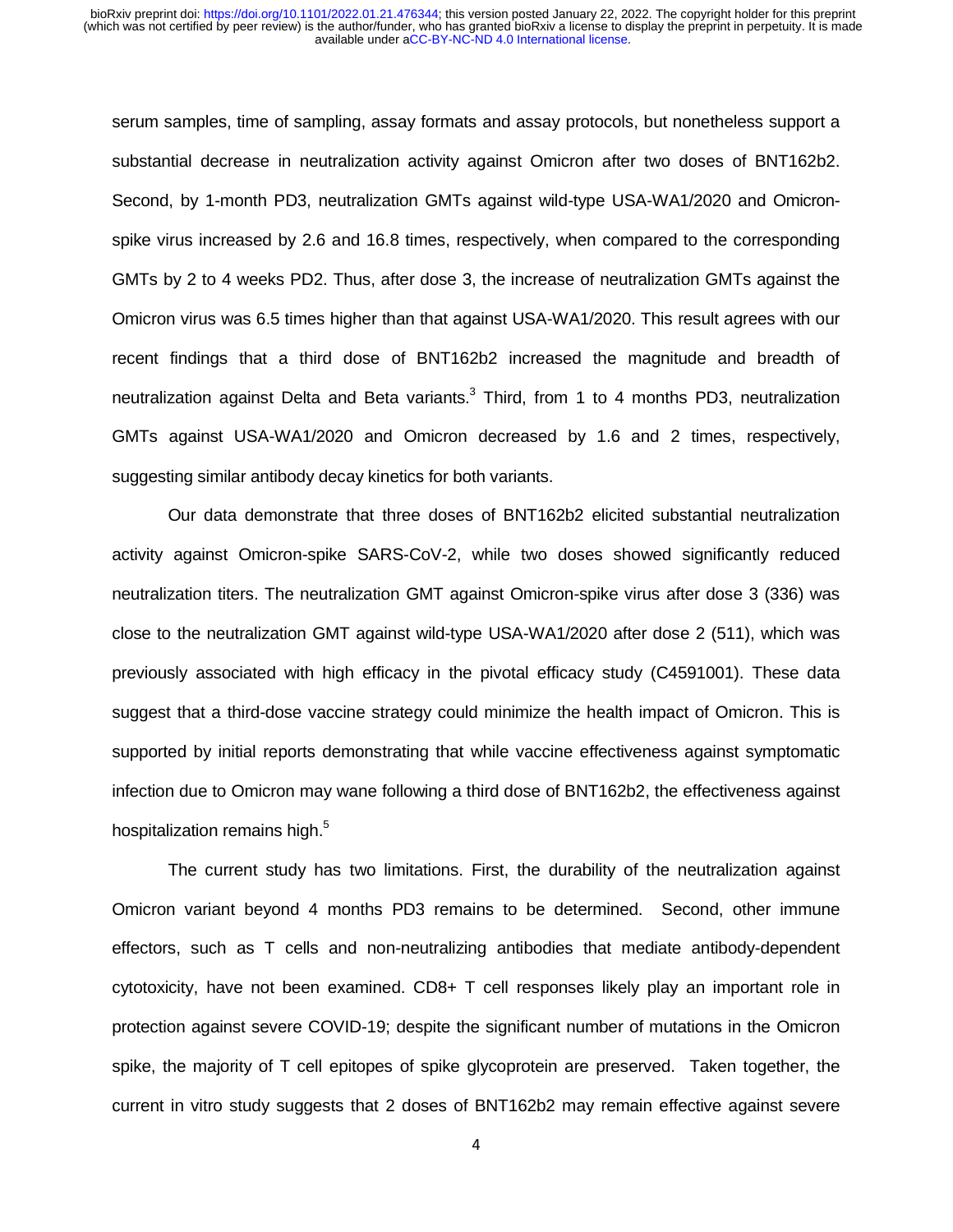disease, but that a third dose of BNT162b2 is likely required to maintain effectiveness against COVID-19 caused by Omicron. Additional real world effectiveness data and laboratory investigations will further inform the duration of protection, potential need for an additional dose at a later time, and whether an Omicron modified vaccine is required.

## **Materials and Methods**

**Construction and characterization of recombinant Omicron-spike SARS-CoV-2**. Recombinant Omicron-spike SARS-CoV-2 was constructed by engineering the complete spike gene from Omicron variant (GISAID EPI\_ISL\_6640916) into an infectious cDNA clone of clinical isolate USA-WA1/2020<sup>6</sup> (Figure S1). All spike mutations were introduced into the infectious cDNA clone of USA-WA1/2020 using PCR-based mutagenesis as previously described.<sup>7</sup> The full-length cDNA of viral genome containing the complete Omicron spike mutations was assembled via *in vitro* ligation. The resulting full-length cDNA was used as a template for *in vitro* transcription of genome-length viral RNA. The *in vitro* transcribed genome-length viral RNA was electroporated into Vero E6 cells. On day 3 post electroporation, the original viral stock (P0) was harvested from the electroporated cells. The P0 virus was propagated for another round on Vero E6 cells to produce the P1 stock for neutralization testing. The infectious titer of the P1 virus was quantified by plaque assay on Vero E6 cells (**Figure S2**). The complete spike gene of the P1 virus was sequenced to ensure no undesired mutations. The protocols for the mutagenesis of SARS-CoV-2 and virus production were reported previously.<sup>8</sup> For determining the specific infectivity of each virus, the P1 virus stock was quantified for its plaque-forming unit (PFU) and genomic RNA content by plaque assay on Vero E6 cells and RT-qPCR, respectively. The methods for plaque assay and RT-qPCR were reported previously. $9$  The specific infectivity of each virus was indicated by the genomic RNA-to-PFU ratios (genome/PFU).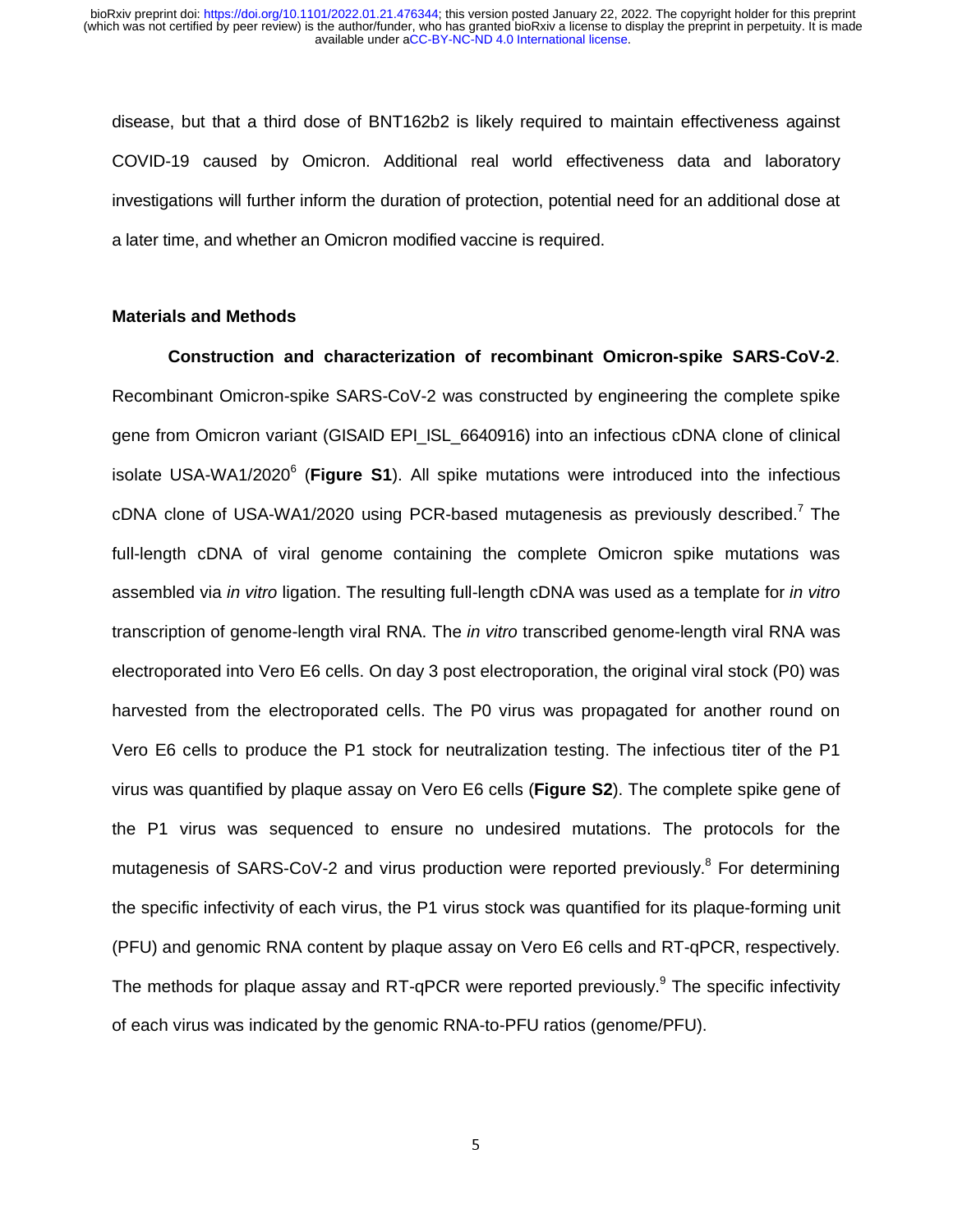## **Serum samples and plaque-reduction neutralization testing**. Four BNT162b2-

vaccinated serum panels were used in the study. **Figure S4** summarizes the collection time of serum panels. The first panel (n=20) was collected at 2 weeks (circles) or 4 weeks (triangles) after the second dose of BNT162b2. The second panel (n=22) was collected on the day of the third dose of BNT162b2, which was administered at 7.9 to 8.8 months after the second dose. The third ( $n=22$ ) and fourth ( $n=21$ ) panels were collected at 1 and 4 months after the third dose, respectively. The information for the first and third serum panels were reported previously.<sup>2,3</sup> The 50% plaque-reduction neutralization titer (PRNT $_{50}$ ) was measured for each serum as previously reported.<sup>10,11</sup> Individual sera were 2-fold serially diluted in culture medium with a starting dilution of 1:20. The diluted sera were incubated with 100 PFU of Omicron-spike SARS-CoV-2 or USA-WA1/2020. After 1 h incubation at 37 °C, the serum-virus mixtures were inoculated onto 6-well plates with a monolayer of Vero E6 cells pre-seeded on the previous day. The PRNT<sub>50</sub> value was defined as the minimal serum dilution that suppressed  $>50\%$  of viral plaques. The neutralization titer was determined in duplicate assays, and the geometric mean was taken. **Table S1** summarizes the PRNT<sub>50</sub> results for all serum samples.

## **Acknowledgments**

We thank the Pfizer-BioNTech clinical trial C4591001 and NCT04368728 participants, from whom the post-immunization human sera were obtained. We thank the many colleagues at Pfizer and BioNTech who developed and produced the BNT162b2 vaccine. We thank John Yun-Chung Chen and Cody Bills from the University of Texas Medical Branch at Galveston for help with plaque assays.

#### **References**

1. Agency UHS. SARS-CoV-2 variants of concern and variants under investigation in England. Technical brief 31 2021.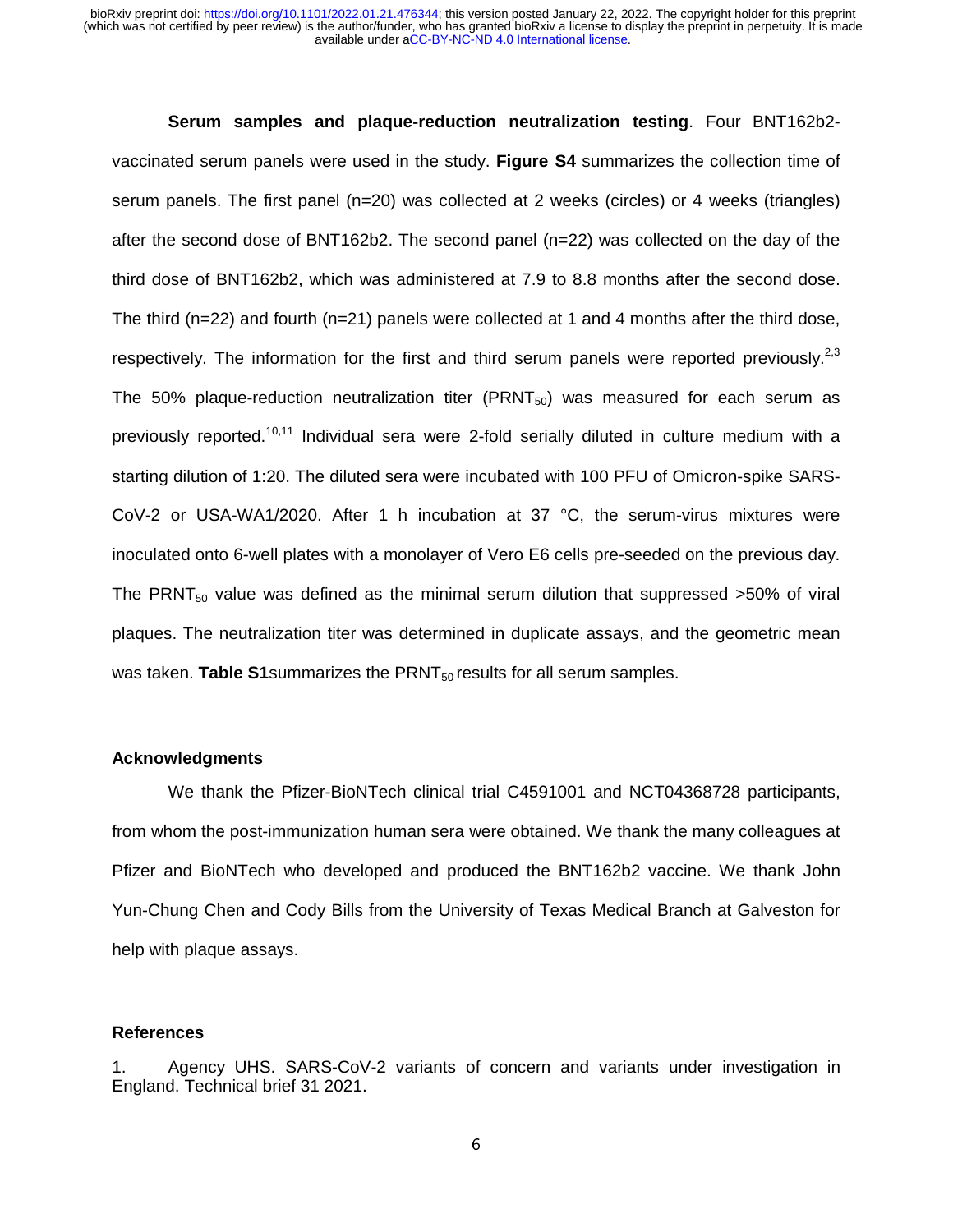2. Liu Y, Liu J, Xia H, et al. Neutralizing Activity of BNT162b2-Elicited Serum. N Engl J Med 2021;384:1466-8.

3. Falsey AR, Frenck RW, Jr., Walsh EE, et al. SARS-CoV-2 Neutralization with BNT162b2 Vaccine Dose 3. N Engl J Med 2021.

4. Sandile Cele LJ, Khadija Khan, David S Khoury, Thandeka Moyo-Gwete, Houriiyah Tegally, Cathrine Scheepers, Daniel Amoako, Farina Karim, Mallory Bernstein, Gila Lustig, Derseree Archary, Muneerah Smith, Yashica Ganga, Zesuliwe Jule, Kajal Reedoy, Deborah Cromer, James Emmanuel San, Shi-Hsia Hwa, Jennifer Giandhari, Jonathan M Blackburn, Bernadett I Gosnell, Salim S Abdool Karim, Willem Hanekom, NGS-SA; COMMIT-KZN Team; Anne von Gottberg, Jinal Bhiman, Richard J Lessells, Mahomed-Yunus S Moosa, Miles P Davenport, Tulio de Oliveira, Penny L Moore, Alex Sigal. SARS-CoV-2 Omicron has extensive but incomplete escape of Pfizer BNT162b2 elicited neutralization and requires ACE2 for infection. medRxiv 2021.

5. PHE. Effectiveness of 3 doses of COVID-19 vaccines against symptomatic COVID-19 and hospitalisation in adults aged 65 years and old. The Public Health England Report January 7, 2022.

6. Xie X, Muruato A, Lokugamage KG, et al. An Infectious cDNA Clone of SARS-CoV-2. Cell Host Microbe 2020;27:841-8 e3.

7. Xie X, Liu Y, Liu J, et al. Neutralization of SARS-CoV-2 spike 69/70 deletion, E484K and N501Y variants by BNT162b2 vaccine-elicited sera. Nat Med 2021;27:620-1.

8. Xie X, Lokugamage KG, Zhang XV, M.N. , Muruato AE, Menachery VD, Shi P-Y. Engineering SARS-CoV-2 using a reverse genetic system. Nature Protocols 2021;16:1761-84.

9. Plante JA, Liu Y, Liu J, et al. Spike mutation D614G alters SARS-CoV-2 fitness. Nature 2021;592:116-21.

10. Walsh EE, Frenck RW, Jr., Falsey AR, et al. Safety and Immunogenicity of Two RNA-Based Covid-19 Vaccine Candidates. N Engl J Med 2020;383:2439-50.

11. Muruato AE, Fontes-Garfias CR, Ren P, et al. A high-throughput neutralizing antibody assay for COVID-19 diagnosis and vaccine evaluation. Nat Commun 2020;11:4059.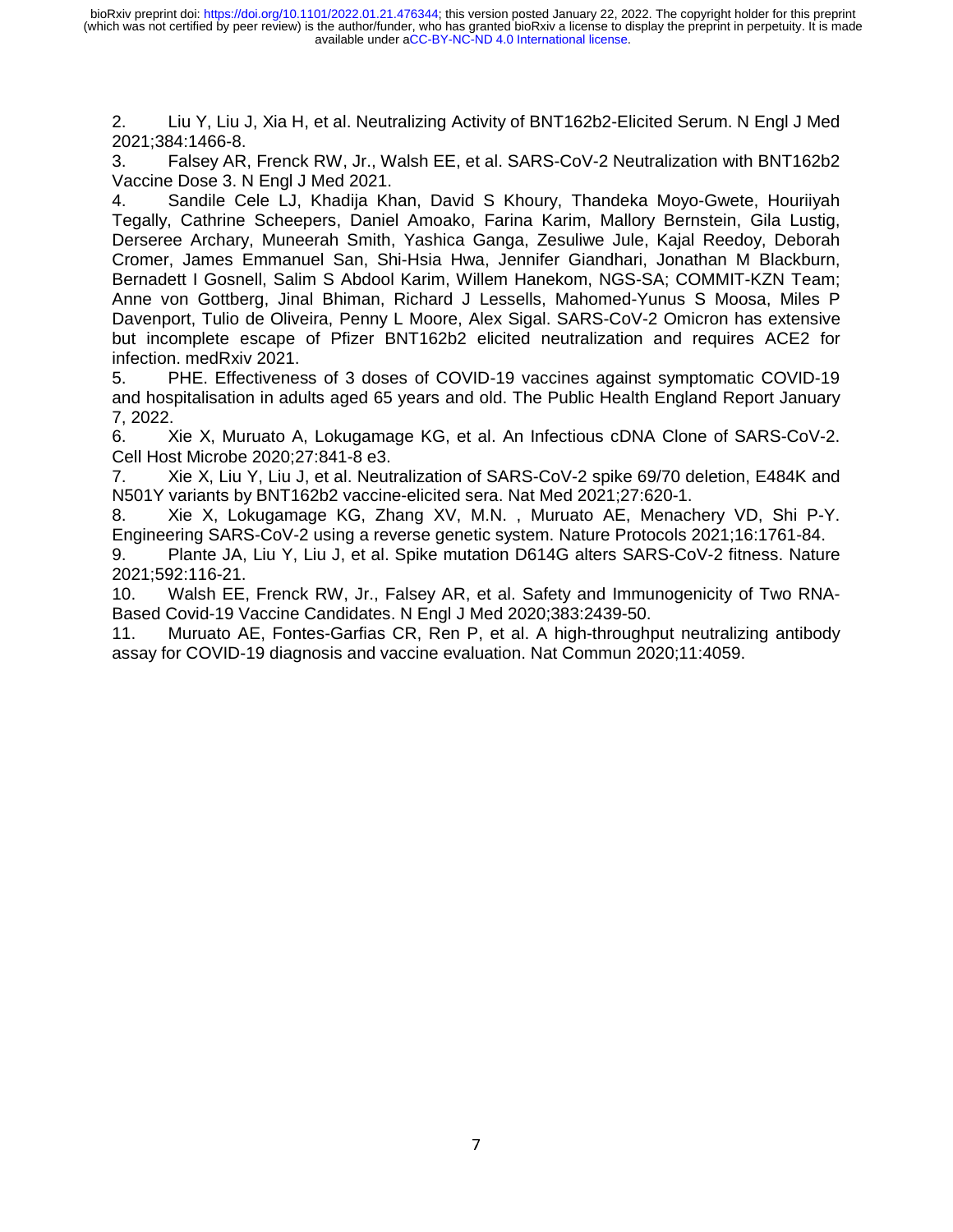

**Figure 1. Serum neutralization of USA-WA1/2020 and Omicron-spike SARS-CoV-2 after two and three doses of BNT162b2.** Shown are the 50% plaque reduction neutralization titers (PRNT $_{50}$ ) for four panels of BNT162b2-vaccinated human sera. The first panel contained 20 specimens obtained at 2 weeks (circles) or 4 weeks (triangles) after the second dose of BNT162b2 (**A**). The second panel contained 22 specimens collected on the day of the third dose of BNT162b2 (**B**), which was administered at 7.9 to 8.8 months after the second dose. The third panel contained 22 specimens collected at one month after the third dose (**C**). The fourth panel contained 21 specimens collected at 4 months after the third dose (**D**). The information for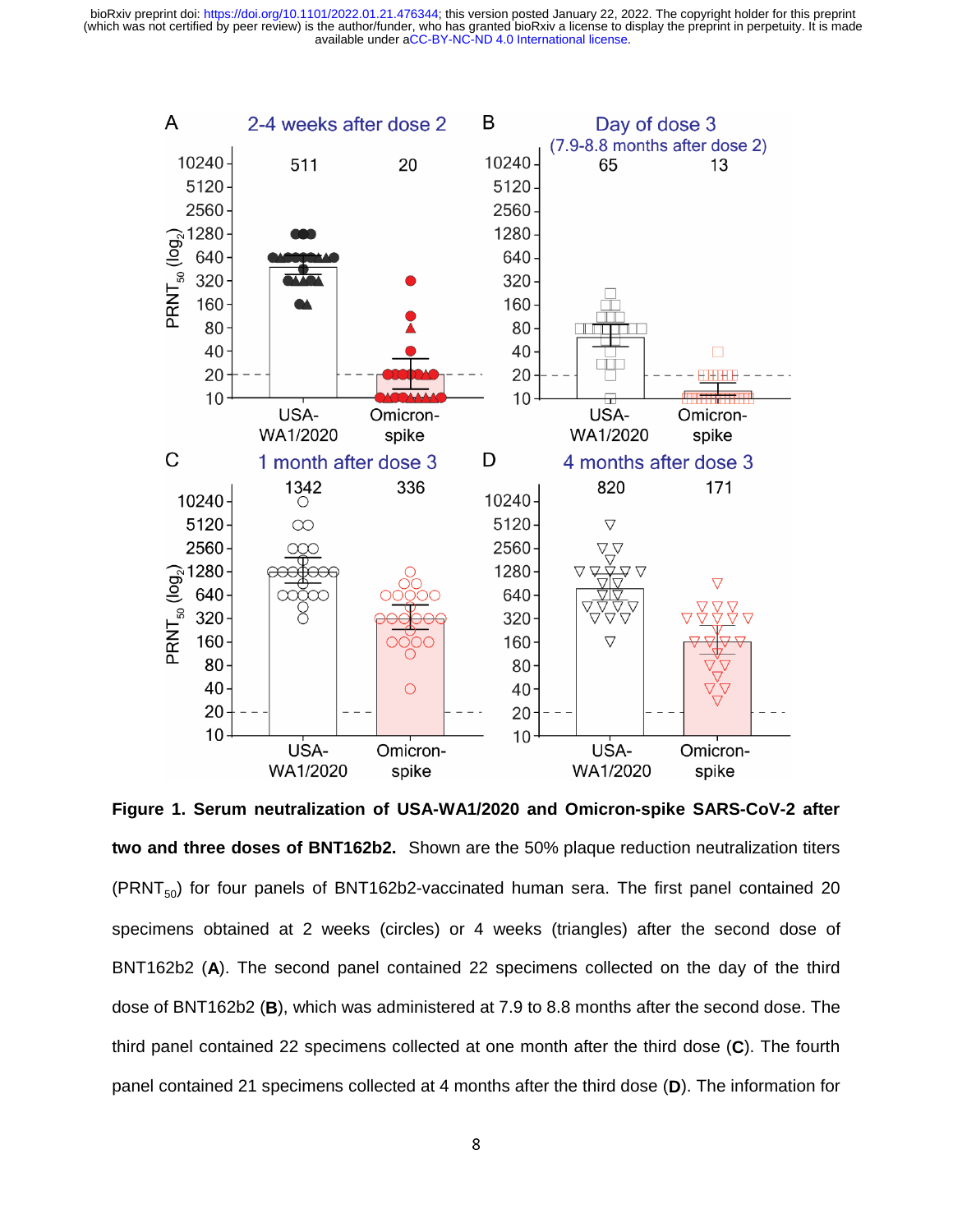the first and third serum panels were reported previously.**2,3** The Omicron-spike SARS-CoV-2 was produced by engineering the complete Omicron spike gene into USA-WA1/2020. Each data point represents the geometric mean  $PRNT<sub>50</sub>$  obtained with a serum specimen against the indicated virus, as detailed in **Table S1**. The neutralization titer was determined in duplicate assays, and the geometric mean was presented. The bar heights and the numbers above indicate geometric mean titers. The whiskers indicate 95% confidence intervals. The dotted line indicates the limit of detection of  $PRNT<sub>50</sub>$ . PRNT<sub>50</sub> of < 20 was treated as 10 for plot purposes and statistical analysis. Statistical analysis was performed with the use of the Wilcoxon matched-pairs signed-rank test. The statistical significance of the difference between geometric mean titers in the USA-WA1/2020 and Omicron-spike SARS-CoV-2 is p < 0.0001.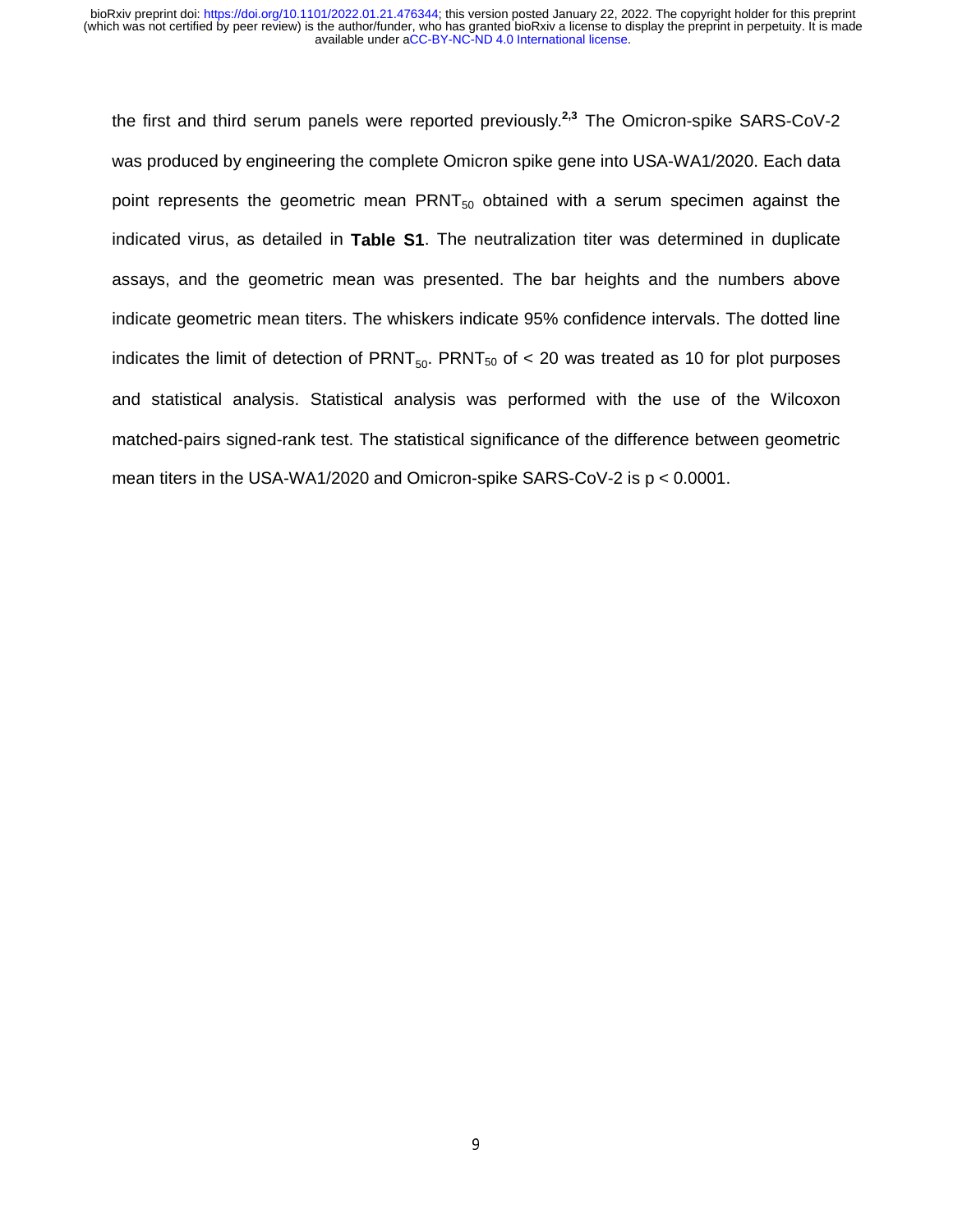

**Figure S1.** Diagram of engineered Omicron-spike SARS-CoV-2. USA-WA1/2020 was used as the wild-type virus to engineer Omicron-spike SARS-CoV-2. Mutations (red circle), deletions (x), and insertions (+) are indicated. Nucleotide and amino acid positions are depicted. L: leader sequence; ORF: open reading frame; RBD: receptor binding domain; S: spike glycoprotein; S1: N-terminal furin cleavage fragment of S; S2: C-terminal furin cleavage fragment of S; E: envelope protein; M: membrane protein; N: nucleoprotein; UTR: untranslated region.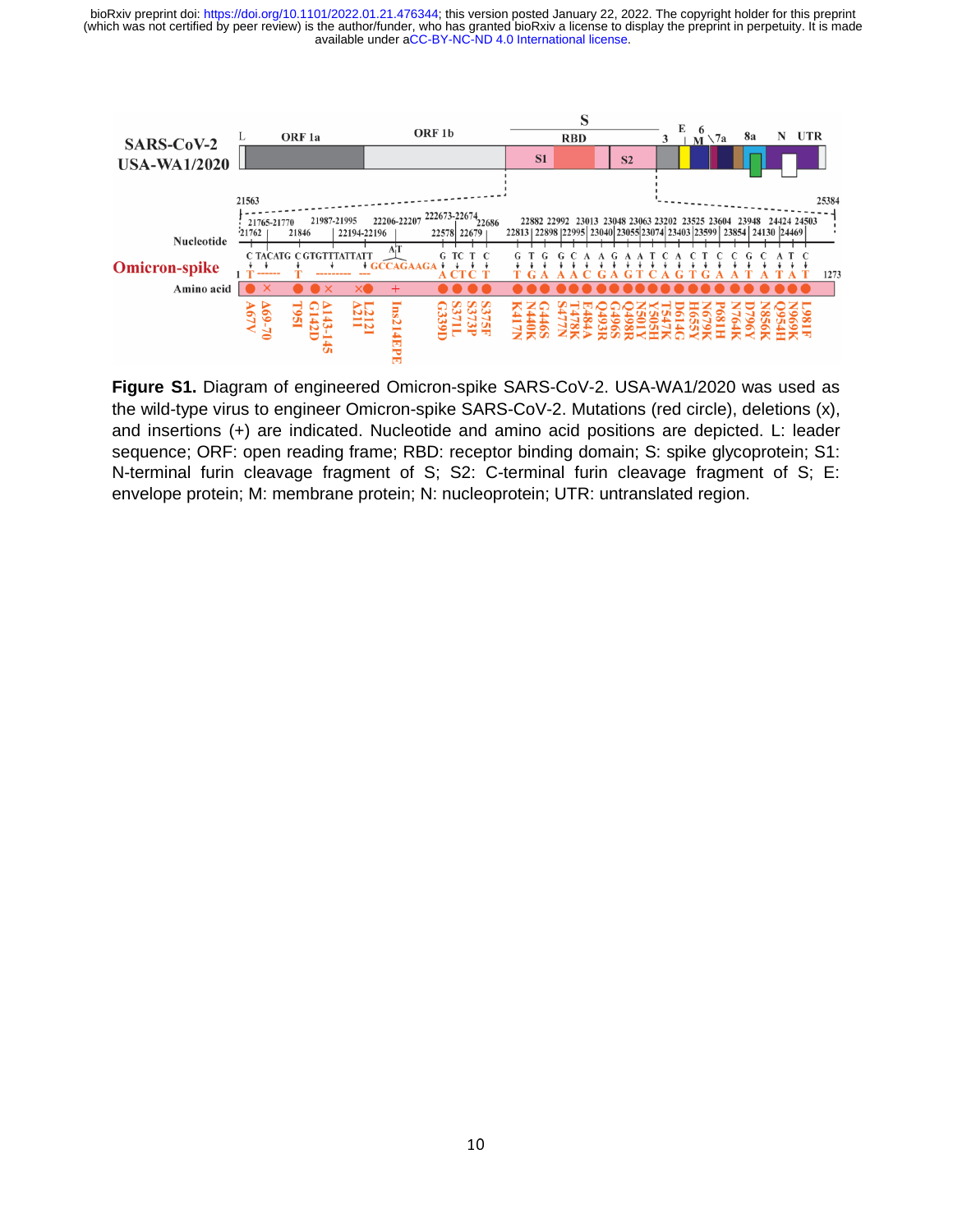

**Figure S2.** Plaque morphologies of USA-WA1/2020 and Omicron-spike SARS-CoV-2. The plaque assay was performed on Vero E6 cells in 6-well plates.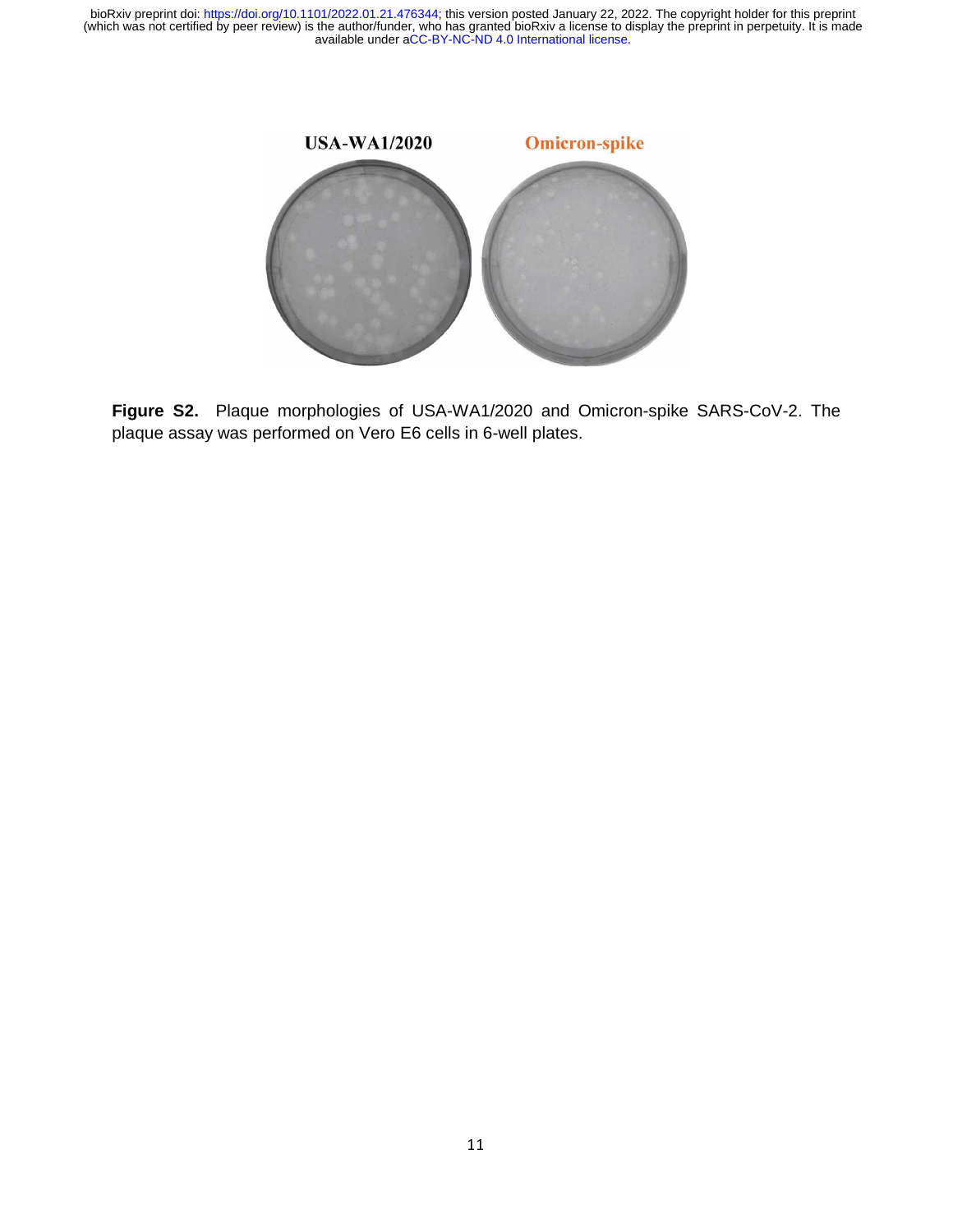

**Figure S3.** Viral genomic RNA versus plaque-forming unit ratios (genomes/PFU) of USA-WA1/2020 and Omicron-spike SARS-CoV-2. Individual recombinant virus P1 stocks were measured for their viral RNA and plaque-forming units by RT-qPCR and plaque assay on Vero E6 cells, respectively. The specific infectivity of each recombinant virus was determined by the viral genome/PFU ratio. Dots represent individual biological replicates of 4 different aliquots of viruses. The values in the graph represent the means with 95% confidence intervals. A nonparametric Mann-Whitney test was used to determine significant difference between USA-WA1/2020 and Omicron-spike SARS-CoV-2. n.s., no statistical difference.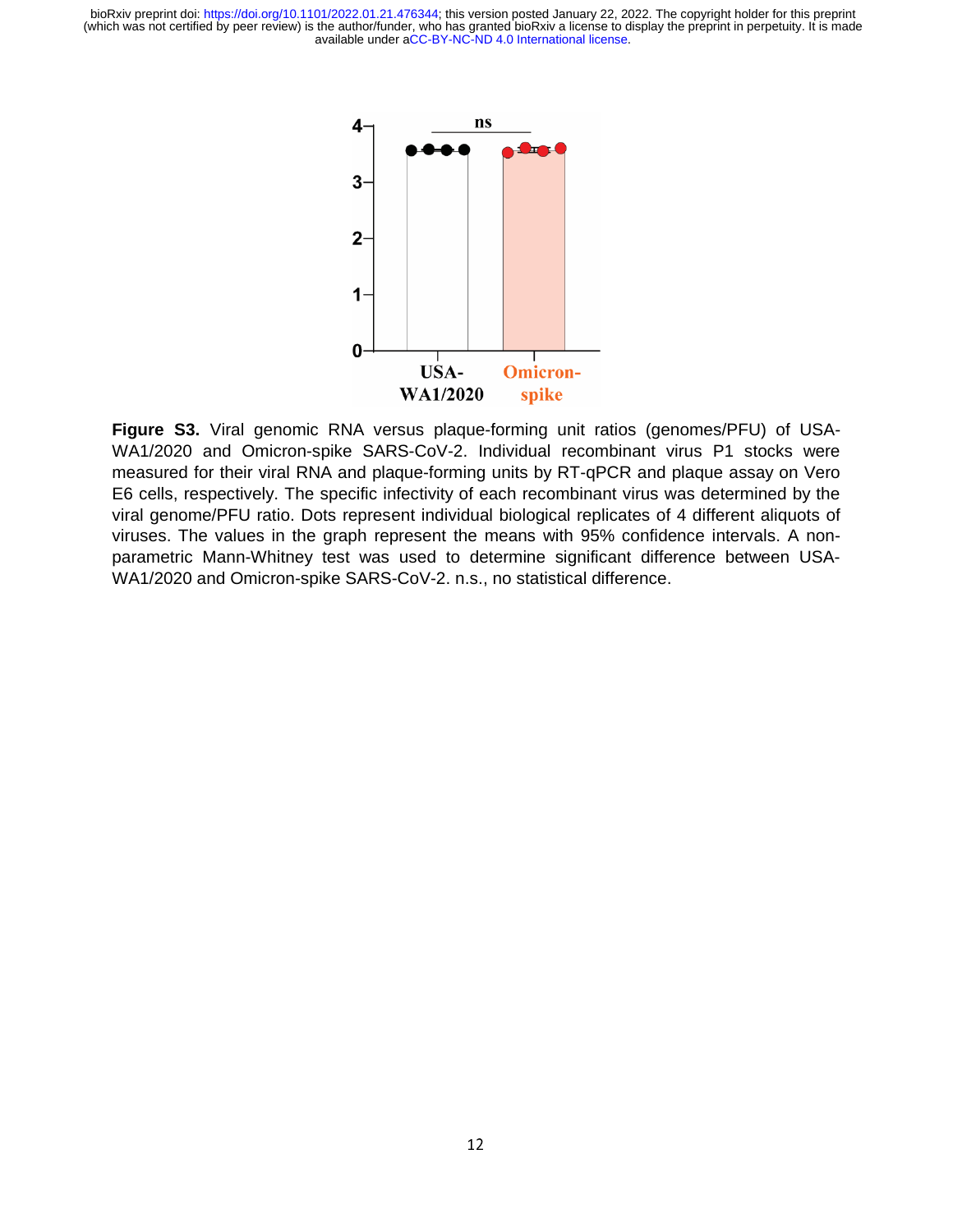

**Figure S4.** BNT162b2-vaccinated serum collection. Four BNT162b2-vaccinated serum panels were used in the study. The first panel had 20 samples obtained at 2 weeks (circles) or 4 weeks (triangles) after the second dose of BNT162b2. The second panel (n=22) was collected on the day of the third dose of BNT162b2. The third (n=22) and fourth (n=21) panels were collected at 1 and 4 months after the third dose, respectively. The information for the first and third serum panels were reported previously.<sup>2,3</sup>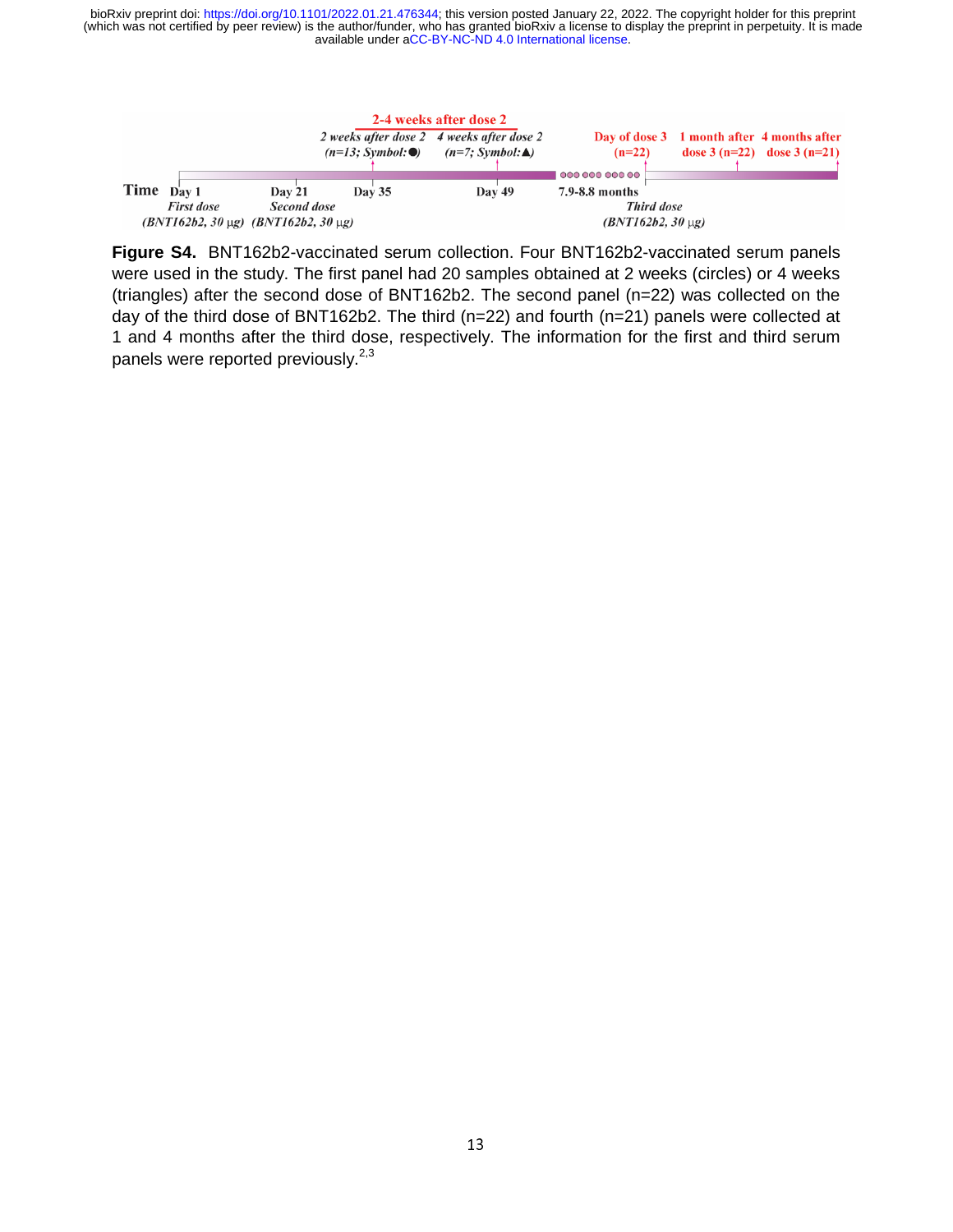

**Figure S5.** Neutralization of BNT162b2-vaccinated sera against USA-WA1/2020 and Omicronspike SARS-CoV-2. The  $PRNT_{50}$  data from individual subjects are connected with lines. The GMTs for each time point are presented as squares. Error bars indicate the 95% CI of the GMTs. The dotted lines indicate the limit of detection (LOD) of PRNT<sub>5</sub>. PRNT<sub>50</sub> of < 20 was plotted as 10. The original PRNT<sub>50</sub> values are presented in Table S1.